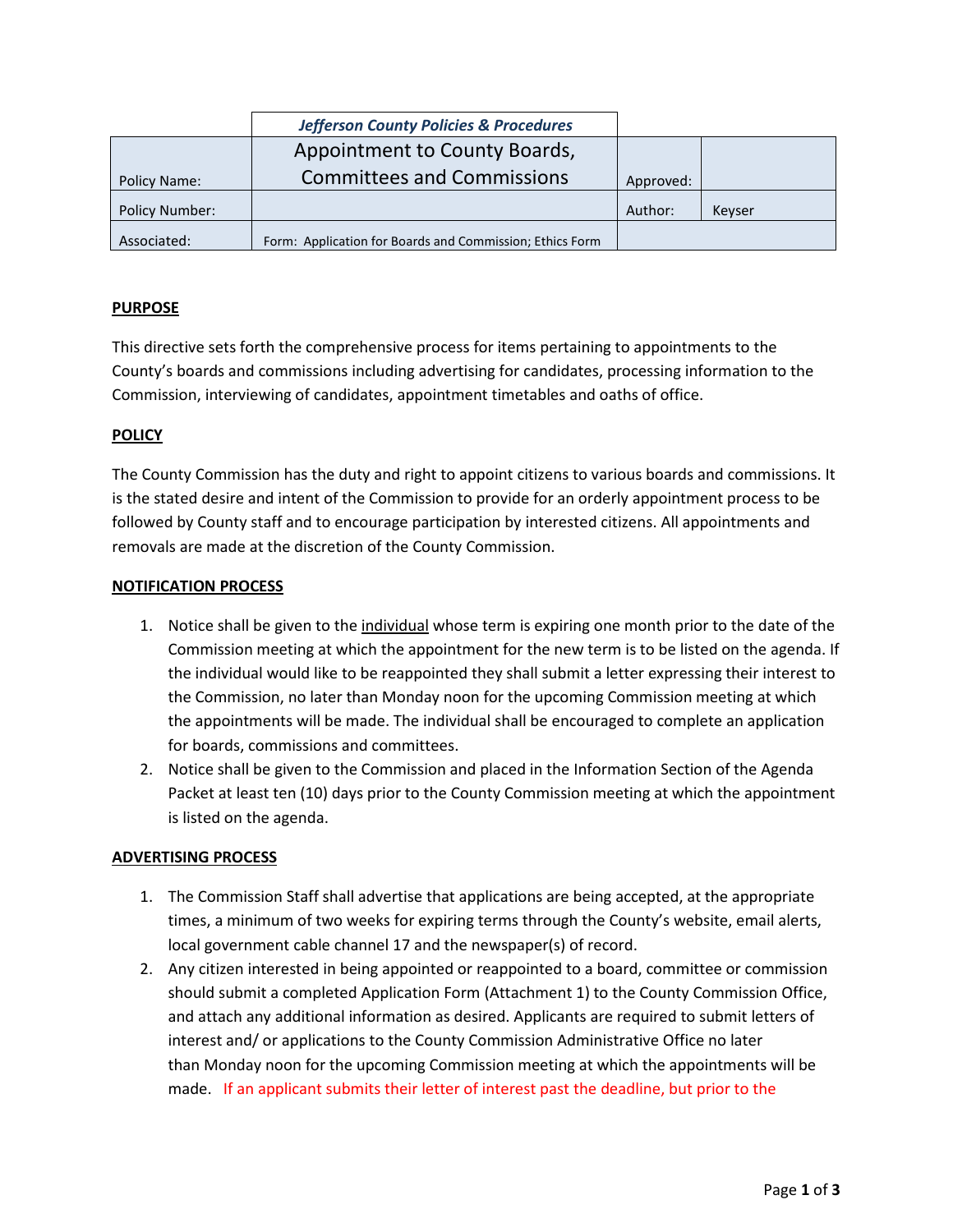Commission meeting where the appointment is scheduled, 1.) The applicant's information will be posted on the County's email Alerts notification system at least two days prior to the Commission meeting, or 2.) the Commission will defer the appointment until the following Commission meeting. The public will have at least 2 days of notice of the candidates for an appointment. In the event of urgent committee/board business and a lack of applicants, the Commission may choose to waive the two day requirement. If an approved candidate is not eligible/approved, the incumbent committee member is asked to continue serving until a replacement candidate can be appointed. All Application Forms submitted will be date stamped received and shall be retained for a period of two (2) years in making mid-term appointments as vacancies occur.

- 3. The County Commission Staff shall send a letter and/or email to each board or commission member with an expiring term of office to determine if the member wants to be considered for reappointment.
- 4. The Commission Staff will notify applicants on Monday, prior to the Thursday of the date and times of interviews. All applicants are encouraged to attend the interviews, however it is not mandatory.

# **UNEXPIRED APPOINTMENTS**

- 1. Occasionally, a position may be available when a member is unable to finish his/her term prior to the term ending. In such cases, the vacant position must be filled by an unexpired term appointment that will serve out the remainder of the individual that they are replacing for an unexpired term.
- 2. The Commission Staff shall advertise that applications are being accepted, at the appropriate times, two (2) weeks for expiring terms through the County's website, email alerts, local government cable channel 17 and the Spirit of Jefferson.

### **ZONING BOARD OF APPEALS ALTERNATE POSITIONS**

Alternates: Alternate members shall have all powers and duties of a regular Board member when sitting on a case and shall continue to participate in the case until a final decisions reached. Alternate members shall serve by rotation based upon seniority of appointment to board*.*

### **TRAINING FOR PLANNING COMMISSION**

Newly appointed members to the Jefferson County Planning Commission governed by state law must attend a training seminar/orientation provided by the Jefferson County Planning Department to familiarize themselves with the laws and procedures governing that commission. This training should be undertaken with two (2) months after the appointee has taken office.

### **RESPONSIBILITY**

1. It shall be the County Commission Staff's responsibility to keep a current and accurate list of all members of the boards, committees and commissions with dates of appointment and term expiration.